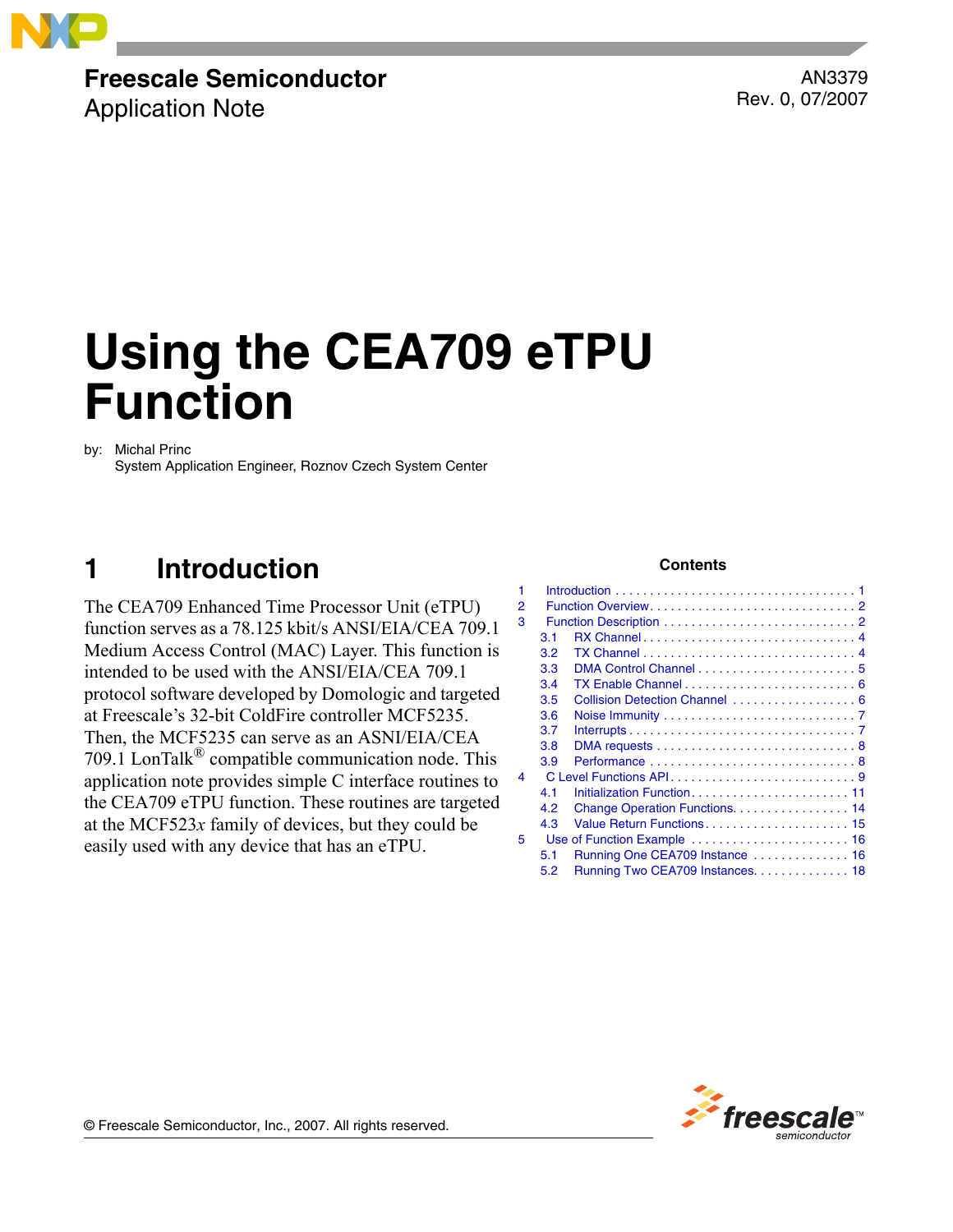

**Function Overview**

## <span id="page-1-0"></span>**2 Function Overview**

The CEA709 eTPU function set five functions:

- CEA709 RECEIVE (CEA709 RX) function uses one input channel to decode differential Manchester encoded signals from a LON® (Local Operating Network) transceiver, check the CRC (Cyclic Redundancy Check) at the end of the received packet, and maintain a receive buffer.
- CEA709 TRANSMIT (CEA709 TX) function uses one output channel to generate differential Manchester coded signals (packets), calculate and generate the CRC at the end of the transmitted packet, and maintain two transmit buffers.
- CEA709 DMA CONTROL (CEA709\_DMA\_CONTROL) function uses one output channel for generating a DMA transfer trigger signal.
- CEA709 TRANSMIT ENABLE (CEA709 TXEN) function uses one output channel for transmit enable signal generation. It is an optional channel.
- CEA709 COLLISION DETECTION (CEA709\_CD) function uses one input channel that manages the collision detection signal. It is an optional channel.

## <span id="page-1-1"></span>**3 Function Description**

The CEA709 eTPU function, working together with the Domologic protocol stack, serves as an ANSI/EIA/CEA-709 communication node. The CEA709 eTPU function covers layer two of the protocol (see [Figure 1\)](#page-2-0), managing the following tasks:

- Receiving physical protocol data unit (PPDU) frames from physical transceiver and their decoding
- Generating and sending PPDU frames to physical transceiver (differential Manchester encoded signal)
- Establishing and maintaining buffers allowing data to be transferred between the CPU and the eTPU/MAC layer
- Generating interrupt requests and DMA requests to manage buffers
- Receiving MAC protocol data unit (MPDU) frames from the CPU and generating PPDU frames for transmission to the transceiver
- Extracting MPDUs from received PPDU data frames and transferring them to the CPU
- Backlog calculation and update
- CRC generation and checking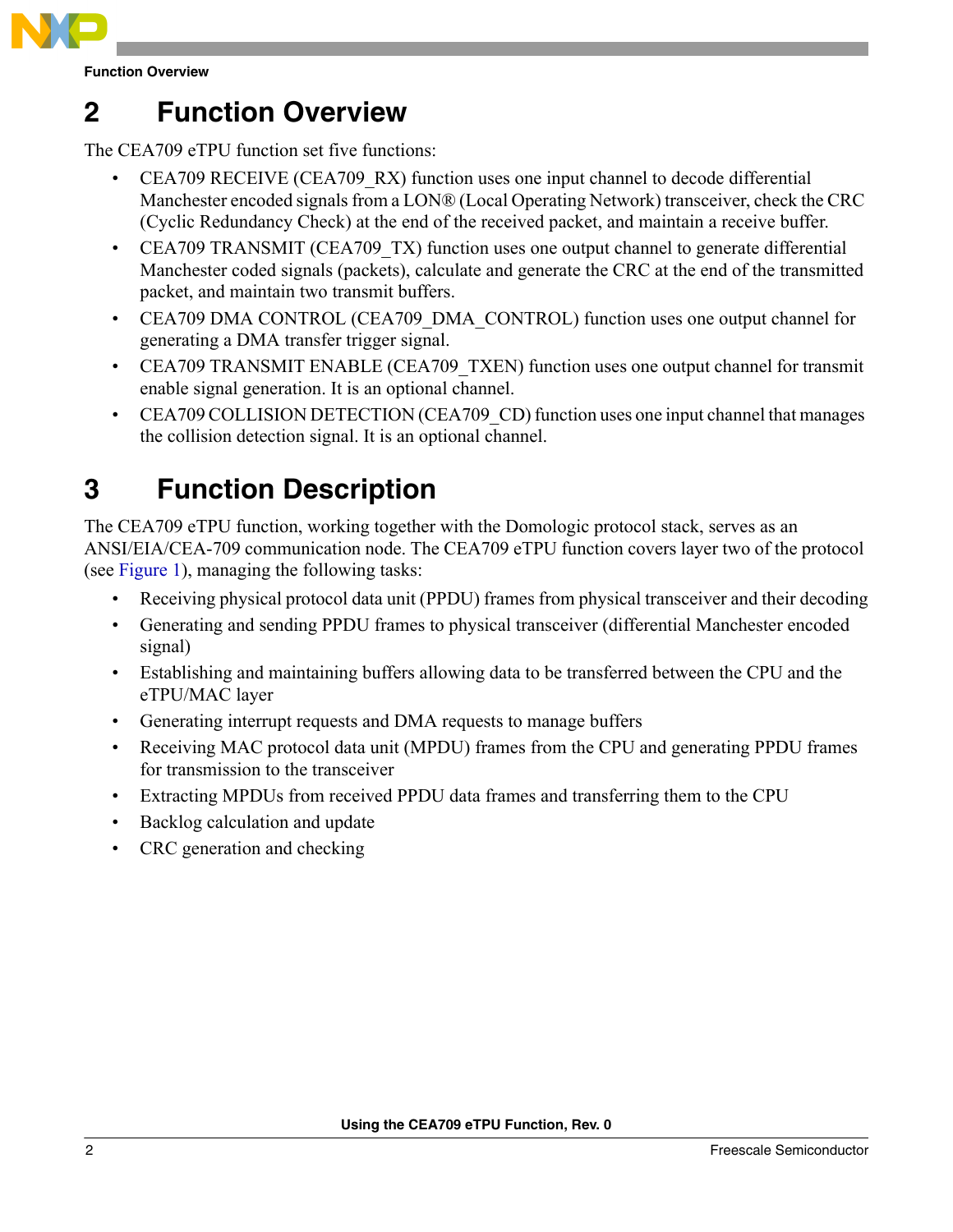

**Figure 1. OSI Reference Model**

<span id="page-2-0"></span>The CEA709 eTPU function is an equivalent of the Neuron<sup>®</sup> Chip communications port configured to operate in direct mode. The CEA709 eTPU function encodes transmitted data and decodes received data using Differential Manchester coding (also known as bi-phase space coding). This scheme provides a transition at the beginning of every bit period for the purpose of synchronizing the receiver clock. The 0/1 data is indicated by the presence or absence of a second transition halfway between clock transitions. A mid-cell transition indicates a zero. Lack of a mid-cell transition indicates a one. Differential Manchester coding is polarity-insensitive. Therefore, reversal of polarity in the communication link does not affect data reception.

The transmitter transmits a preamble at the beginning of a packet to allow the other nodes to synchronize their receiver clocks. The preamble consists of a series of Differential Manchester ones. Its duration is at least 6 bits long and is selectable. The preamble ends with a single byte-sync bit, which marks the start of byte boundaries on the following bit. The byte-sync bit is a Differential Manchester 0.

The CEA709 eTPU function terminates the packet by forcing a Differential Manchester code violation. After sending the last CRC bit, it holds the data output transitionless for 3 bit periods.

The CEA709 communication bit rate equals 78.125 kbit/s, i.e. one bit period takes 12.8μs. [Figure 2](#page-2-1) shows a typical packet, where T is the bit period, equal to 1/(bit rate).

<span id="page-2-1"></span>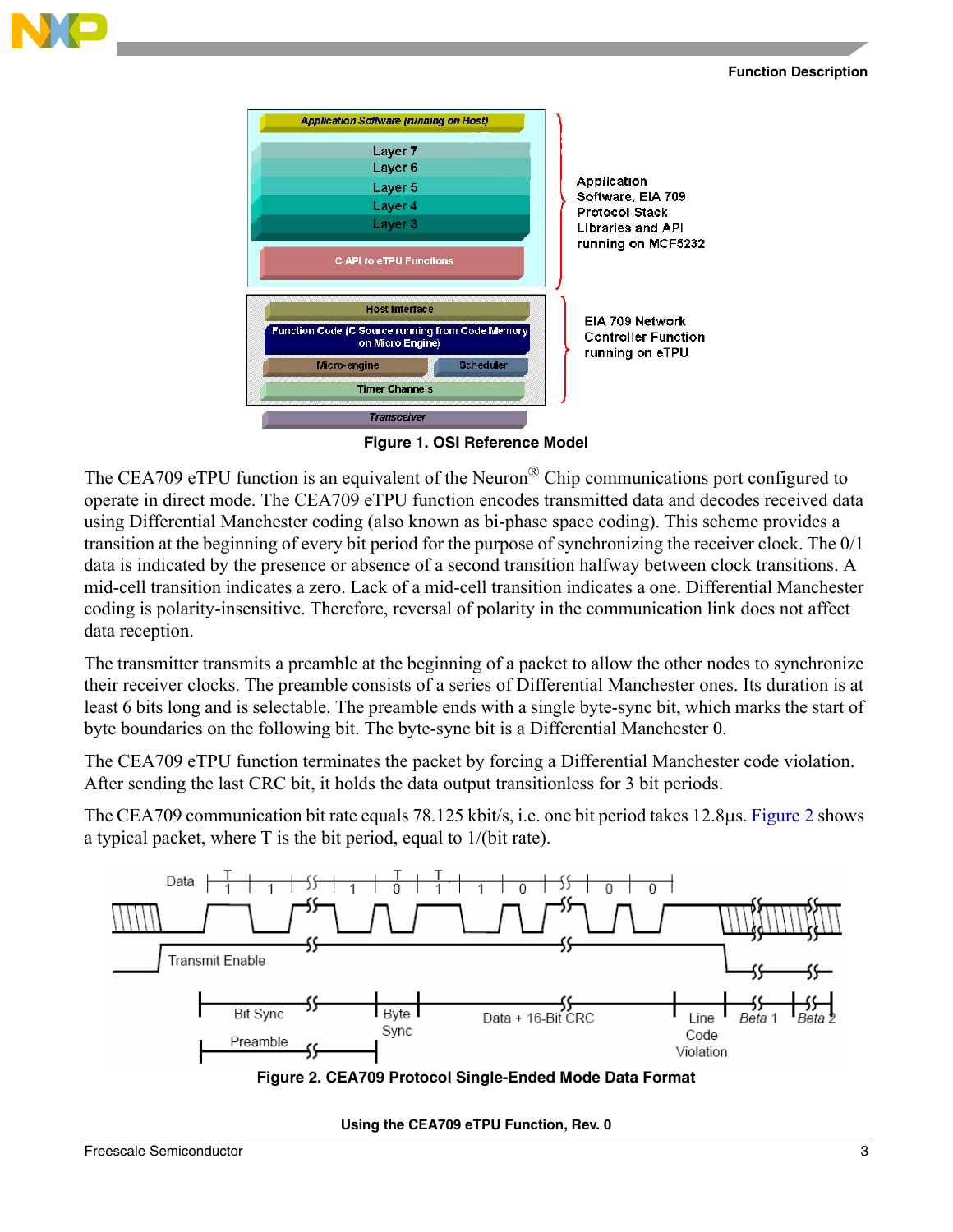

### <span id="page-3-0"></span>**3.1 RX Channel**

The CEA709 RX channel manages a 16-byte long RX buffer located in the eTPU DATA RAM, see [Figure 3](#page-4-1). After the RX buffer is full, a DMA transfer is generated to empty the buffer. This transfers newly received data from the eTPU RX buffer to the defined memory place in the CPU. Apart from the DMA request, interrupt requests are generated to the CPU. An interrupt may be requested from the eTPU under the following conditions:

- When a LCV (line code violation = end of frame) has been received to re-initialize the DMA registers (source and destination addresses).
- When an error occurred
- When the backlog value overflows

## <span id="page-3-1"></span>**3.2 TX Channel**

The CEA709 TX channel manages two TX buffers. It deals with a tx\_priority buffer and a tx\_non-priority buffer, each occupying 16 bytes of the eTPU DATA RAM, see [Figure 3.](#page-4-1) When a frame has to be sent, the CPU copies the first 16 bytes of the message to the eTPU shared memory and then initiates a send request (for non-priority or priority messages) using the defined API function. When the communication media has been granted to the eTPU, the eTPU TX channel requests an interrupt to the CPU. The CPU has to re-configure the DMA channel for sending (normally, the DMA channel used is configured for receiving). Because it is clear now if a priority or non-priority message has to be sent, the CPU sets the DMA source pointer accordingly. The eTPU fetches the data from the CPU memory using DMA requests. When sending, an interrupt may be requested from the eTPU under the following conditions:

- When the transmission begins and the CPU has to configure the DMA controller for sending
- When the message has been transmitted completely
- When an error occurred
- When the backlog value overflows
- When a collision is detected during the preamble or at the end of a packet

The CEA709 eTPU function parameter status reflects the actual status of the eTPU based MAC Layer. This parameter is accessible from the eTPU and the CPU. The CPU can read, set, or clear particular bits using the defined API functions. It deals with the following status data:

| FS ETPU CEA709 STATUS RX FRAME END                                                         | $0x000001$ // End of frame = line code violation         |
|--------------------------------------------------------------------------------------------|----------------------------------------------------------|
| FS ETPU CEA709 STATUS RX ERROR                                                             | 0x000002 // Error occurred when receiving                |
| FS ETPU CEA709 STATUS TX PRI BUFFER FULL                                                   | 0x000004 // TX priority buffer contains                  |
|                                                                                            | new data to be transmitted                               |
| FS ETPU CEA709 STATUS TX NONPRI BUFFER FULL                                                | 0x000008 // TX non-priority buffer contains new data to  |
|                                                                                            | be transmitted                                           |
| FS ETPU CEA709 STATUS TX TRANSMISSION BEGINNING                                            | 0x000010 // Transmission begins                          |
| FS ETPU CEA709 STATUS TX TRANSMISSION SUCCESSFUL 0x000020 // Data transmitted successfully |                                                          |
| FS ETPU CEA709 STATUS TX ERROR                                                             | 0x000040 // Error occurred when transmitting             |
| FS ETPU CEA709 STATUS BACKLOG OVERFLOW                                                     | 0x000080 // Backlog overflow                             |
| FS ETPU CEA709 STATUS COLLISION DETECTED                                                   | 0x000100 // Collision detected during the preamble or at |
|                                                                                            | the end of a packet                                      |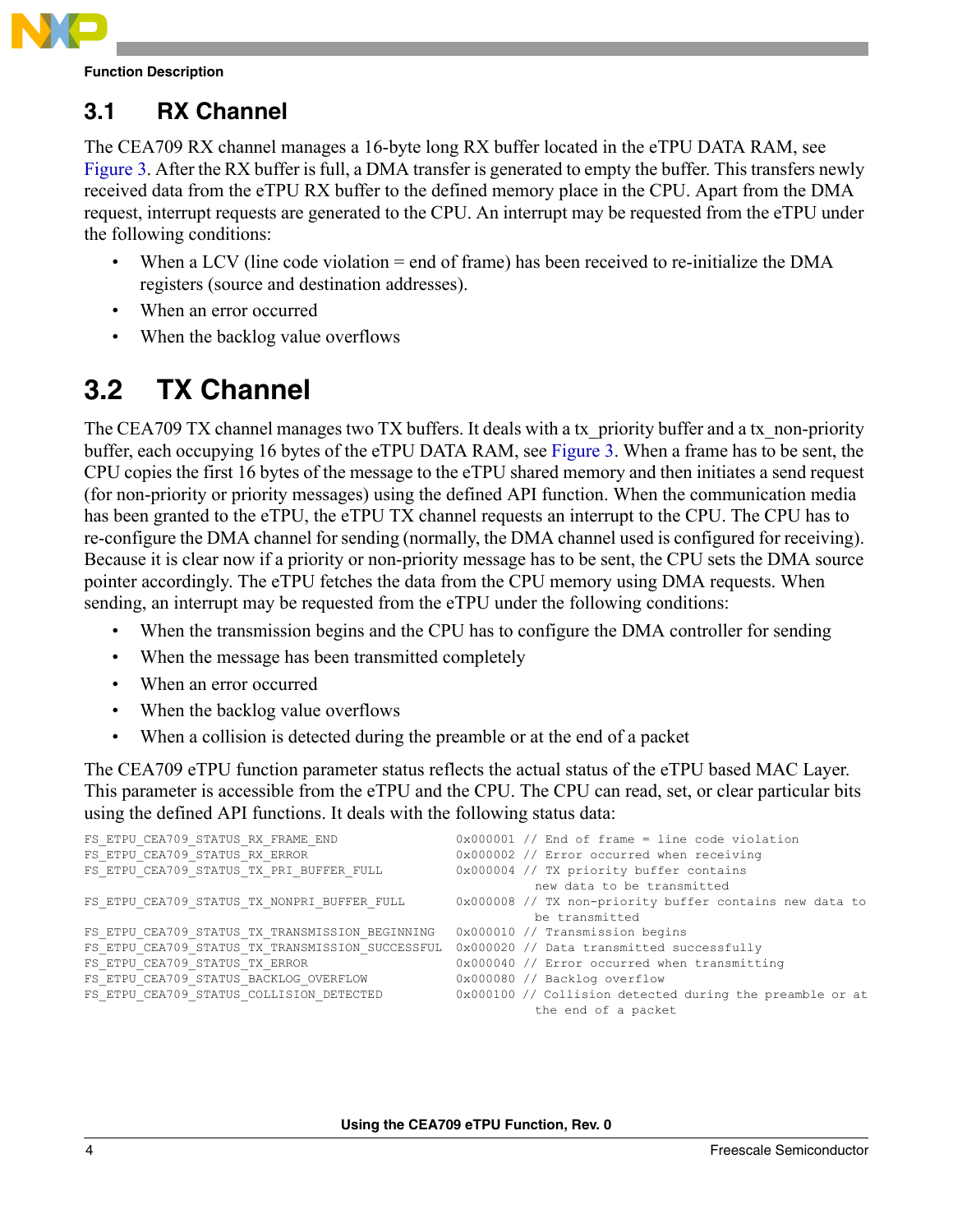

### <span id="page-4-0"></span>**3.3 DMA Control Channel**

The CEA709 DMA control channel generates the DMA transfer trigger signal. This function is optional and used if the DMA transfers cannot be triggered internally. This can happen when two or more CEA709 instances are running on one eTPU and the DMA module is not able to recognize which of the eTPU channels has asserted the DMA request. To deal with this, the CEA709\_DMA\_CONTROL channel has to be initialized and its output pin has to be connected with the applicable DREQ pin. The DMA triggering signal polarity is selectable, the trigger edge can be low-high or high-low.

[Figure 3](#page-4-1) and [Figure 4](#page-5-2) describes the linkage between the eTPU, the DMA, and the CPU. The operation of one eTPU CEA709 instance is described in [Figure 3.](#page-4-1) [Figure 4](#page-5-2) shows the operation of two eTPU CEA709 instances.



<span id="page-4-1"></span>**Figure 3. Operation of One eTPU CEA709 Instance – Internal Triggering of the DMA Transfers**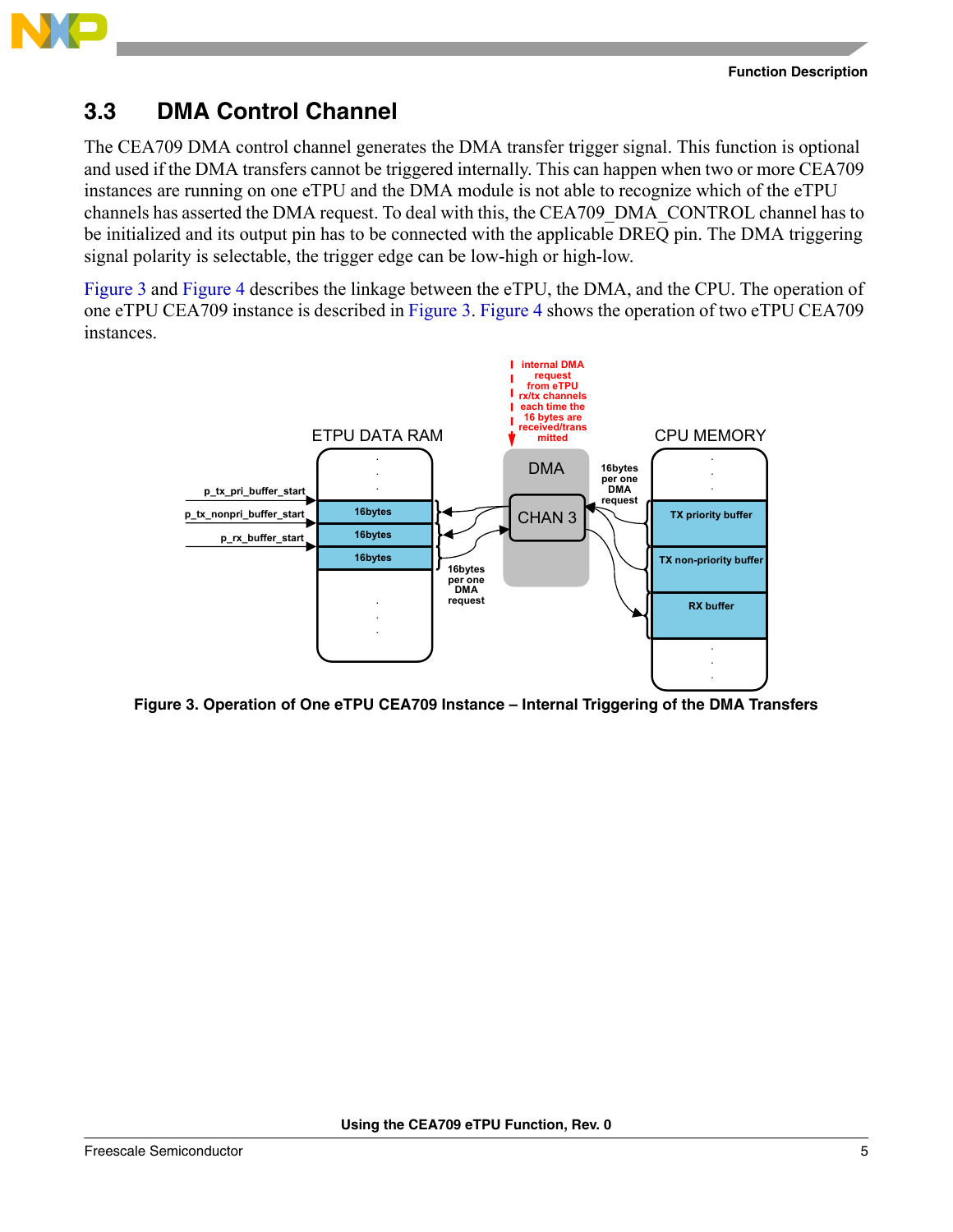



**Figure 4. Operation of Two eTPU CEA709 Instances – External Triggering of the DMA Transfers**

#### <span id="page-5-2"></span><span id="page-5-0"></span>**3.4 TX Enable Channel**

The CEA709 TX enable channel is one of the optional channels. The transmit enable signal on the TX enable channel determines the time the TX channel transmits (see [Figure 2\)](#page-2-1). Before beginning to transmit the packet, the transmit enable pin is driven high. At the end of the packet after a Differential Manchester code violation, the transmit enable pin is driven low, indicating the end of transmission. Usage of the TX enable channel depends on the type of transceiver.

### <span id="page-5-1"></span>**3.5 Collision Detection Channel**

As an option, the CEA709 eTPU MAC unit accepts an active-low Collision Detect (CD) input from the transceiver. If collision detection is enabled and the CD signal goes low for at least one sixty-fourth of a bit period (200 ns) during transmission, the CEA709 eTPU MAC is signalled that a collision has or is occurring. The collision detect flag is checked optionally at the end of the preamble and at the end of the packet. When a collision is detected, the applicable bit in the status parameter is set to one (FS\_ETPU\_CEA709\_STATUS\_COLLISION\_DETECTED), and the CD eTPU channel generates an interrupt to the CPU, indicating that the message must be sent again.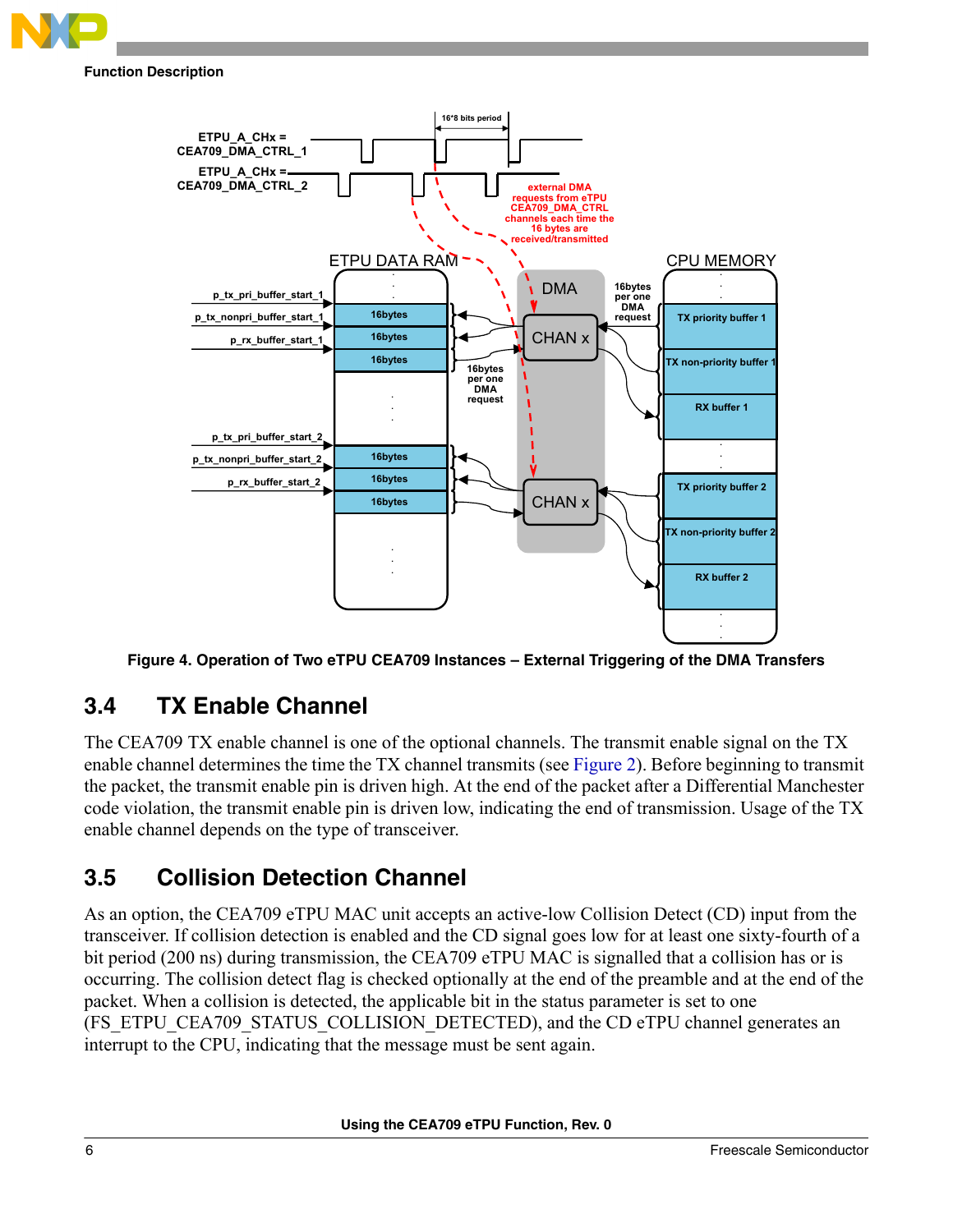

If the node does not use collision detection, the only way it can determine that a message has not been received is to request an acknowledgment.

### <span id="page-6-0"></span>**3.6 Noise Immunity**

When receiving, the CEA709 function uses an acceptance windows, defined in time, within which the next transition on the RX channel is expected. It deals with the receiver jitter tolerance windows. The window opening and closing times are calculated based on the last window end and the given coefficients (jitter1, jitter2). Two windows are set up for each bit period, T. The first window is set at T/2 and determines if a 0 is being received. The second window is at T and defines a 1 being received. If no transition occurs, a Manchester code violation is detected and the packet is assumed to have ended. If a transition falls outside of either window, it is not detected. Timing instability of the transitions, known as jitter, may be caused by changes in the communications medium or instability in the transmitting or receiving node's input clocks.

Apart from receiver jitter tolerance windows, another noise immunity technique is used on the CEA709 RX channel. When the RX transitions are serviced, it is checked to see whether the input pin has changed since the transition time. If the input pin has changed (a very narrow pulse has occurred), the transition is evaluated as a noise transition and the eTPU waits for a valid transition.

### <span id="page-6-1"></span>**3.7 Interrupts**

This paragraph summarizes the conditions under which interrupts from the eTPU CEA709 channels are requested:

- RX channel
	- $-$  A LCV (line code violation = end of frame) has been received
	- An error occurred
	- The backlog value overflows
- TX channel
	- The transmission begins and the CPU has to configure the DMA controller for sending
	- The message has been transmitted completely
	- An error occurred
	- The backlog value overflows
	- A collision is detected during the preamble or at the end of the packet
- DMA Control channel does not generate any interrupt
- TX Enable channel does not generate any interrupt
- Collision Detection channel does not generate any interrupt

Apart from these interrupts, the applicable DMA channel has to be configured to generate an interrupt request to the CPU each time a successful DMA transfer finishes (see [Figure 3\)](#page-4-1). The interrupt handler then re-configures the DMA channel registers (source and destination addresses, BCR) to be ready for the next DMA transfer. This must be done by the time the next DMA transfer is requested. With regards to 78.125 kbit/s communication, the time between two consecutive DMA transfer requests is 16\*8/(78.125 \* 1024)  $= 1.6$ ms.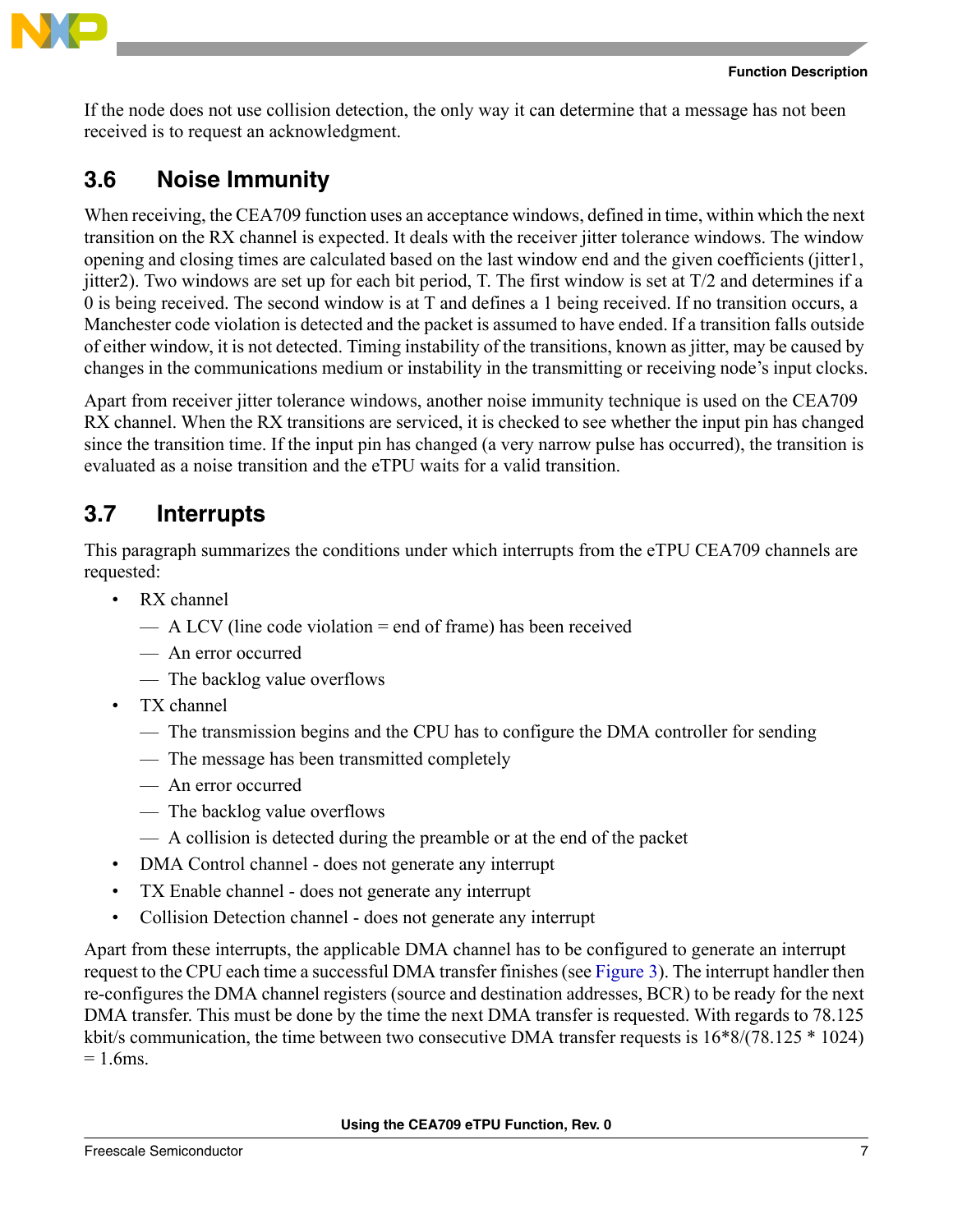

### <span id="page-7-0"></span>**3.8 DMA requests**

As described in previous paragraphs, the DMA requests can be generated internally or externally, depending on the application needs. The CEA709 RX channel generates the DMA transfer itself or through the DMA control channel each time one of eTPU RX channels is full and there is a need to empty the applicable RX buffer. The CEA709 TX channel generates the DMA transfer itself or through the DMA control channel each time the data from the applicable eTPU TX buffer was transmitted and there is a need to fetch new data from the CPU memory. The TX enable channel and the collision detection channel do not generate any DMA requests.

### <span id="page-7-1"></span>**3.9 Performance**

Like all the eTPU functions, the CEA709 function performance in an application is to some extent dependent upon the service time (latency) of other active eTPU channels. This is due to the operational nature of the scheduler.

The influence of the CEA709 function on the overall eTPU performance can be expressed by the following parameter:

• Maximum eTPU busy-time per one bit period

This value, compared to the bit period value (1/bit rate), determines the proportional load on the eTPU engine caused by the CEA709 function.

<span id="page-7-2"></span>[Table 1](#page-7-2) lists the maximum eTPU busy-times per bit period in eTPU cycles that depend on whether the CEA709 function is transmitting or receiving

| <b>Communication States</b> | Maximum eTPU busy-time per<br>one bit period [eTPU cycles] |
|-----------------------------|------------------------------------------------------------|
| Receiving of packets        | 267                                                        |
| Transmitting of packets     | 141                                                        |

**Table 1. Maximum eTPU Busy-times**

The eTPU module clock is equal to the peripheral clock, which is half the CPU clock, on the MCF523x devices. For example, the eTPU module clock is 75 MHz on a 150 MHz MCF5235 and one eTPU cycle takes 13.33ns. Considering a 78.125 kbit/s communication rate, the maximum percentage eTPU load is  $267*100*78.125/75000 = 27.8\%$  when receiving, and  $175*100*78.125/75000 = 14.7\%$  when transmitting.

The performance is influenced by compiler efficiency. The above numbers, measured on code compiled by the eTPU compiler version 1.0.7, are given for guidance only and are subject to change. For up to date information, refer to the information provided in the particular eTPU function set release available from Freescale.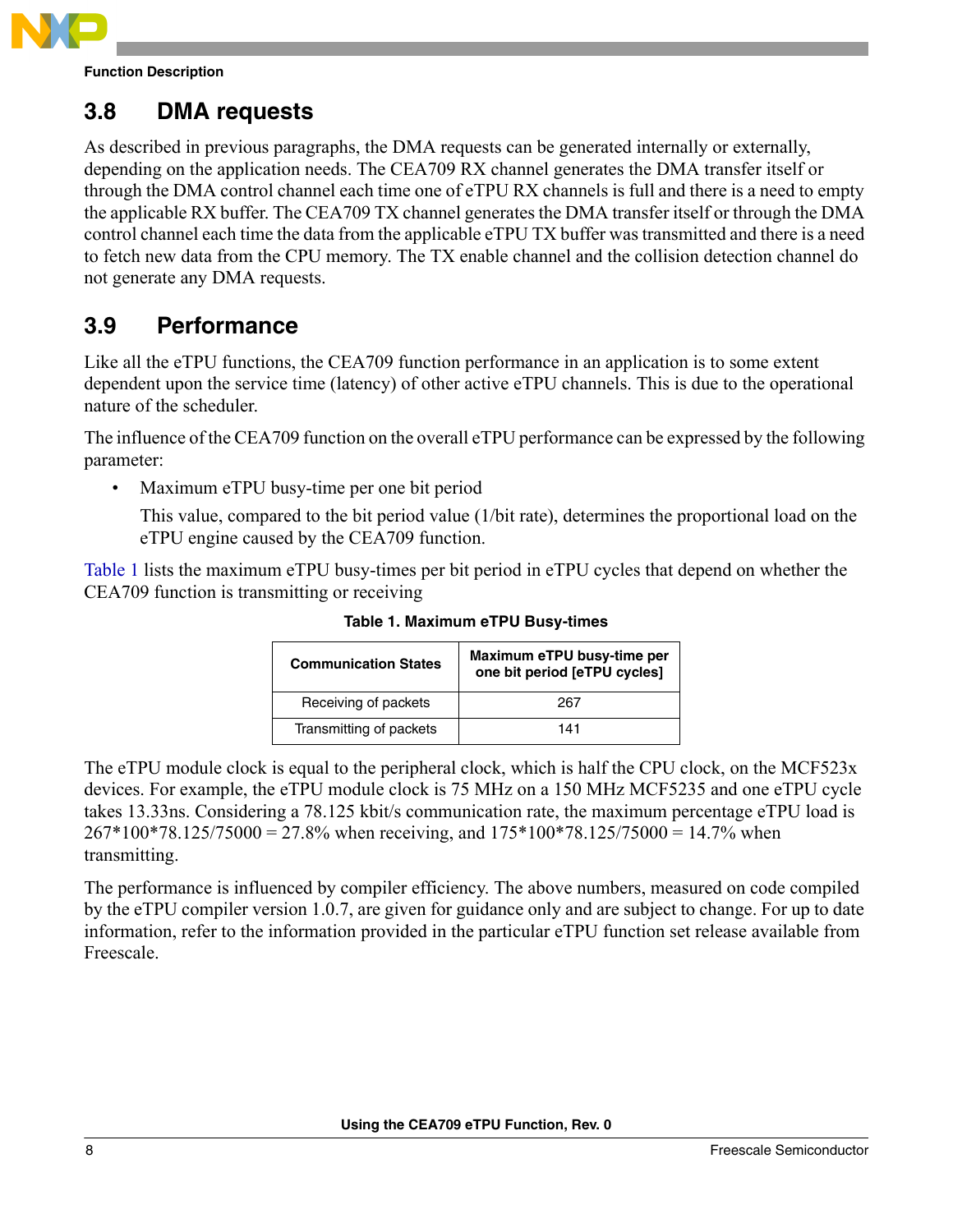

<span id="page-8-0"></span>The following routines provide easy access, for the application developer, to the CEA709 function. Use of these functions eliminates the need to directly control the eTPU registers. There are 17 functions added to the application programming interface (API). The routines can be found in the etpu\_CEA709.h and etpu\_CEA709.c files, which should be included in the link file along with the top level development file(s). [Figure 5](#page-8-1) shows the CEA709 API state flow and lists the API functions that can be used in each of its states.



**fs\_etpu\_CEA709\_enable**(...)

**Figure 5. CEA709 API State Flow**

<span id="page-8-1"></span>All CEA709 API routines are described in order and listed below:

• Initialization Functions:

```
int32 t fs etpu CEA709 init 1unit ( uint8 t rx channel,
                                      uint8 t tx channel,
                                      uint8 t  preamble length,
                                      uint24 t packet cycle,
                                      uint24 t beta2 control,
                                       uint24_t xmit_interpacket,
                                       uint24_t receive_interpacket,
                                      uint8_t channel_priorities,<br>uint8 t node priority,
                                                node priority,
                                      uint8 t bit sync threshold,
                                      uint8 t dma control channel,
                                      uint8 t dma trigger mode,
                                      uint8 t tx en channel,
                                      uint8 t cd channel,
                                      uint8 t cd preamble,
                                      uint8 t cd tail,
                                      uint24 t cd to end packet)
int32 t fs etpu CEA709 init 2units ( uint8 t rx channel 1,
                                       uint8_t tx_channel_1,<br>uint8 t preamble_leng
                                                preamble length 1,
                                       uint24 t packet cycle 1,
                                       uint24 t beta2 control 1,
```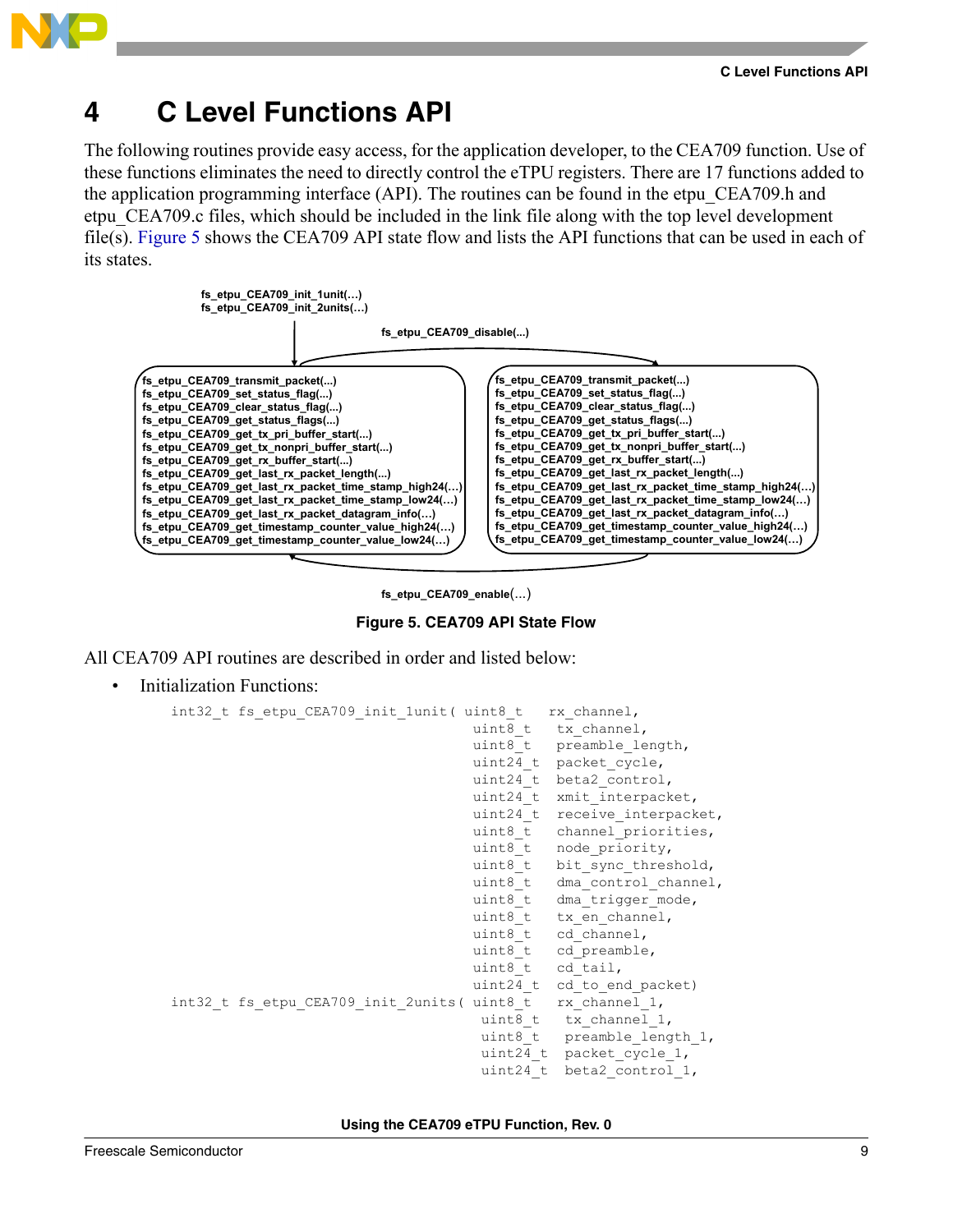

```
uint24 t xmit interpacket 1,
uint24 t receive interpacket 1,
uint8 t channel priorities 1,
uint8 t node priority 1,
uint8 t bit sync threshold 1,
 uint8_t dma_control_channel_1,
uint8 t dma trigger mode 1,
uint8 t tx en channel 1,
uint8 t cd channel 1,
uint8_t cd_preamble_1,<br>uint8 t cd tail 1,
          cd tail 1,
 uint24_t cd_to_end_packet_1,
uint8 t rx_channel_2,
uint8 t tx channel 2,
uint8 t  preamble length 2,
uint24 t packet cycle 2,
uint24 t beta2 control 2,
 uint24_t xmit_interpacket_2,
uint24 t receive interpacket 2,
uint8 \overline{t} channel_priorities_2,
uint8\overline{\phantom{a}}t node_priority_2,<br>uint8\overline{\phantom{a}}t bit sync_thresho
uint8_t bit_sync_threshold_2,<br>uint8 t dma control channel 2
          dma control channel 2,
 uint8_t dma_trigger_mode_2,
uint8 t tx en channel 2,
uint8 t cd channel 2,
uint8 t cd preamble 2,
uint8 t cd tail 2,
     uint24 t cd to end packet 2)
```
#### Change Operation Functions:

```
uint32 t fs etpu CEA709 enable(uint8 t rx channel,
                                uint8 t tx channel,
                                uint8 t dma control channel,
                                uint8^{\overline{t}} tx en channel,
                                uint8 t cd channel)
uint32 t fs etpu CEA709 disable(uint8 t rx channel,
                                 uint8 t tx channel,
                                 uint8 t dma control channel,
                                 uint8 t tx en channel,
                                 uint8 t cd channel)
int32 t fs etpu CEA709 transmit packet(uint8 t rx channel)
uint32 t fs etpu CEA709 set status flag(uint8 t rx channel, uint32 t mask)
uint32 t fs etpu CEA709 clear status flag(uint8 t rx channel, uint32 t mask)
```
#### • Value Return Functions:

```
uint32 t fs etpu CEA709 get tx pri buffer start(uint8 t rx channel)
uint32 t fs etpu CEA709 get tx nonpri buffer start(uint8 t rx channel)
uint32 t fs etpu CEA709 get rx buffer start(uint8 t rx channel)
uint24 t fs etpu CEA709 get status flags(uint8 t rx channel)
uint24_t fs_etpu_CEA709_get_last_rx_packet_length(uint8_t rx_channel)
uint24_t fs_etpu_CEA709_get_last_rx_packet_time_stamp_high24(uint8_t rx_channel)
uint24 t fs etpu CEA709 get last rx packet time stamp low24(uint8 t rx channel)
uint8_t fs_etpu_CEA709_get_last_rx_packet_datagram_info(uint8_t rx_channel)
uint24_t fs_etpu_CEA709_get_timestamp_counter_value_high24(uint8_t rx_channel)
uint24_t fs_etpu_CEA709_get_timestamp_counter_value_low24(uint8_t rx_channel)
```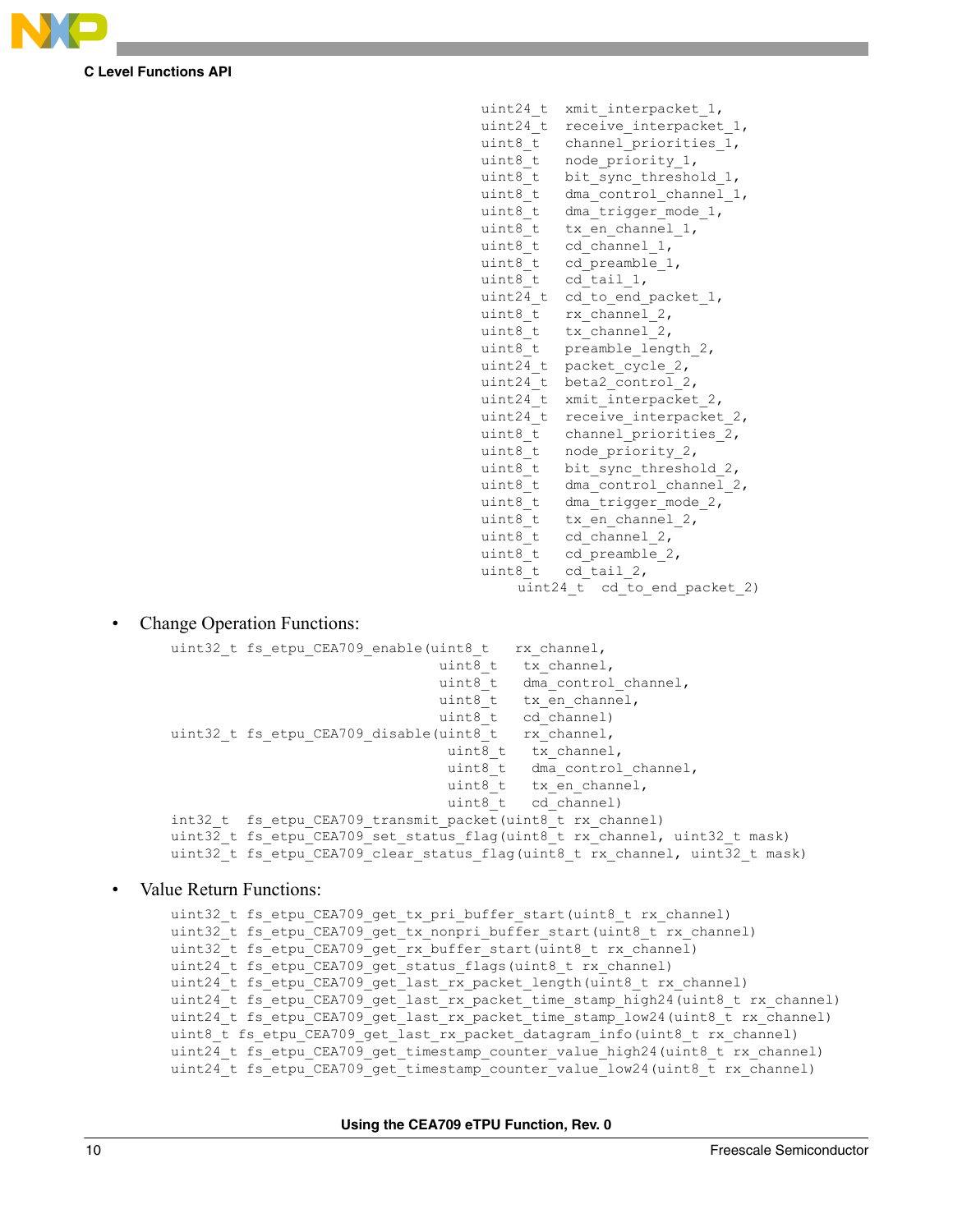



#### <span id="page-10-0"></span>**4.1 Initialization Function**

#### **4.1.1 Initialize One MAC Unit**

The int32 t fs etpu CEA709 init 1unit routine initializes one CEA709 MAC unit. This function has the following parameters:

- rx\_channel (uint8\_t) RX channel number (CP0)
- tx\_channel (uint8\_t) TX channel number (CP1)
- preamble length (uint8 t) length of preamble for direct mode (in number of bits)
- packet cycle (uint24 t) packet cycle duration (in number of bits)
- beta2 control (UINT24 T) beta2 slots width (in number of bits)
- xmit interpacket (uint24  $t$ ) interpacket padding after transmitting (in number of bits)
- receive interpacket (uint24 t) interpacket padding after receiving (in number of bits)
- channel priorities (uint8  $t$ ) number of priority slots on the channel
- node priority (uint8  $t$ ) priority slot used by the node when sending priority messages on the channel  $(1 – 255)$ . It should not be greater than the number of priority slots on the channel. If the node has no priority slot allocated, this is 0.
- bit sync threshold (uint8 t) number of sync bits
- dma\_control\_channel (uint8\_t) DMA control channel number necessary for external DMA request generation
- dma trigger mode (uint8 t) this parameter defines the polarity on DMA CONTROL channel and it should be assigned a value of: FS\_ETPU\_CEA709\_DMA\_TRIGGER\_RISING\_EDGE or FS\_ETPU\_CEA709\_DMA\_TRIGGER\_FALLING\_EDGE or FS\_ETPU\_CEA709\_DMA\_TRIGGER\_INTERNAL.
- tx en channel (uint8 t) transmit enable channel number (CP2, if required); If not applicable then set to FS\_ETPU\_CEA709\_CHAN\_NOT\_USED.
- cd channel (uint8 t) collision detection channel number (CP4, if required); If not applicable then set to FS\_ETPU\_CEA709\_CHAN\_NOT\_USED.
- cd preamble (uint8 t) this parameter determines whether the CD signal is checked at the end of the packet preamble; this parameter should be assigned a value of: FS\_ETPU\_CEA709\_CDPREAMBLE\_NO or FS ETPU CEA709 CDPREAMBLE YES
- cd tail (uint8 t) this parameter determines whether the CD signal is checked at the end of the packet; this parameter should be assigned a value of: FS\_ETPU\_CEA709\_CDTAIL\_NO or FS\_ETPU\_CEA709\_CDTAIL\_YES
- cd to end packet (uint24 t) how close to the end of the packet the CD signal is checked (in number of bits)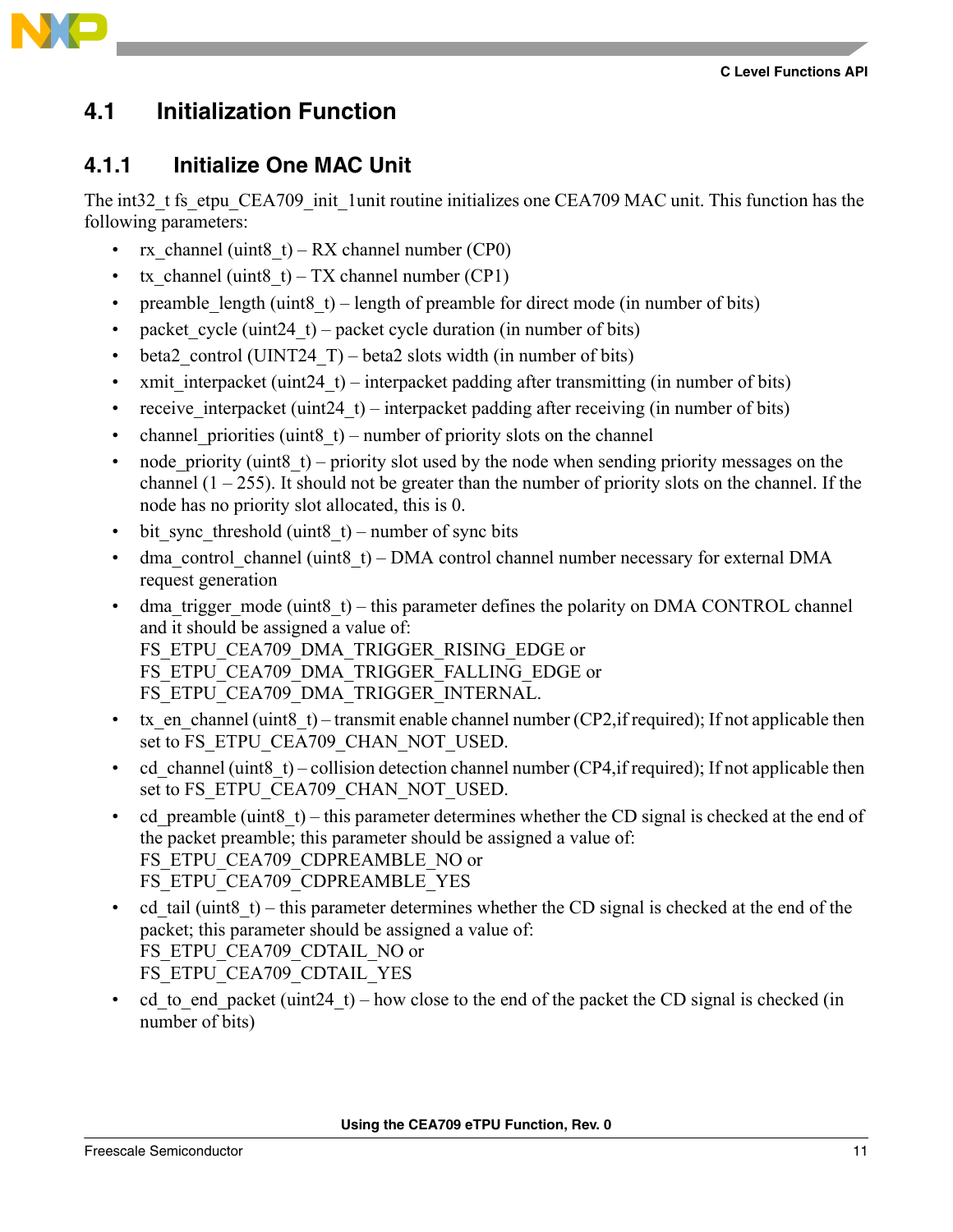

#### **4.1.2 Initialize Two MAC Units**

The int32 t fs etpu CEA709 init 2units routine initializes two CEA709 MAC units. This function has the following parameters:

- rx\_channel\_1 (uint8\_t) RX channel number (CP0) of unit 1
- tx\_channel\_1 (uint8\_t) TX channel number (CP1) of unit 1
- preamble length 1 (uint8 t) length of preamble for direct mode (in number of bits) of unit 1
- packet cycle 1 (uint24 t) packet cycle duration (in number of bits) of unit 1
- beta2 control 1 (uint24 t) beta2 slots width (in number of bits) of unit 1
- xmit interpacket  $1$  (uint24 t) interpacket padding after transmitting (in number of bits) on unit 1
- receive interpacket  $1$  (uint24 t) interpacket padding after receiving (in number of bits) on unit 1
- channel priorities  $1$  (uint8 t) number of priority slots on the channel of unit 1
- node priority 1 (uint8 t) unit 1 priority slot used by the node when sending priority messages on the channel (1 255). It should not be greater than the number of priority slots on the channel. If the node has no priority slot allocated, this is 0
- bit sync threshold 1 (uint8 t) number of sync bits of unit 1
- dma\_control\_channel\_1 (uint8\_t) DMA control channel number necessary for external DMA request generation for unit 1
- dma trigger mode  $1$  (uint8 t) This parameter defines the polarity on the DMA CONTROL channel of unit 1. This parameter should be assigned a value of: FS\_ETPU\_CEA709\_DMA\_TRIGGER\_RISING\_EDGE or FS\_ETPU\_CEA709\_DMA\_TRIGGER\_FALLING\_EDGE or FS\_ETPU\_CEA709\_DMA\_TRIGGER\_INTERNAL.
- tx en channel 1 (uint8 t) transmit enable channel number (CP2, if required) of unit 1; If not applicable then set to FS\_ETPU\_CEA709\_CHAN\_NOT\_USED.
- cd channel 1 (uint8 t) collision detection channel number (CP4,if required) of unit 1; If not applicable then set to FS\_ETPU\_CEA709\_CHAN\_NOT\_USED.
- cd preamble  $1$  (uint8 t) this parameter determines whether the CD signal is checked at the end of the packet preamble; this parameter should be assigned a value of: FS\_ETPU\_CEA709\_CDPREAMBLE\_NO or FS ETPU CEA709 CDPREAMBLE YES
- cd tail 1 (uint8 t) this parameter determines whether the CD signal is checked at the end of the packet; this parameter should be assigned a value of: FS\_ETPU\_CEA709\_CDTAIL\_NO or FS ETPU CEA709 CDTAIL YES
- ed to end packet  $1$  (uint24 t) how close to the end of the packet the CD signal is checked (in number of bits)
- rx\_channel\_2 (uint8\_t) RX channel number (CP0) of unit 2
- tx channel 2 (uint8 t) TX channel number (CP1) of unit 2
- preamble length  $2$  (uint8 t) length of preamble for direct mode (in number of bits) of unit 2
- packet cycle 2 (uint24 t) packet cycle duration (in number of bits) of unit 2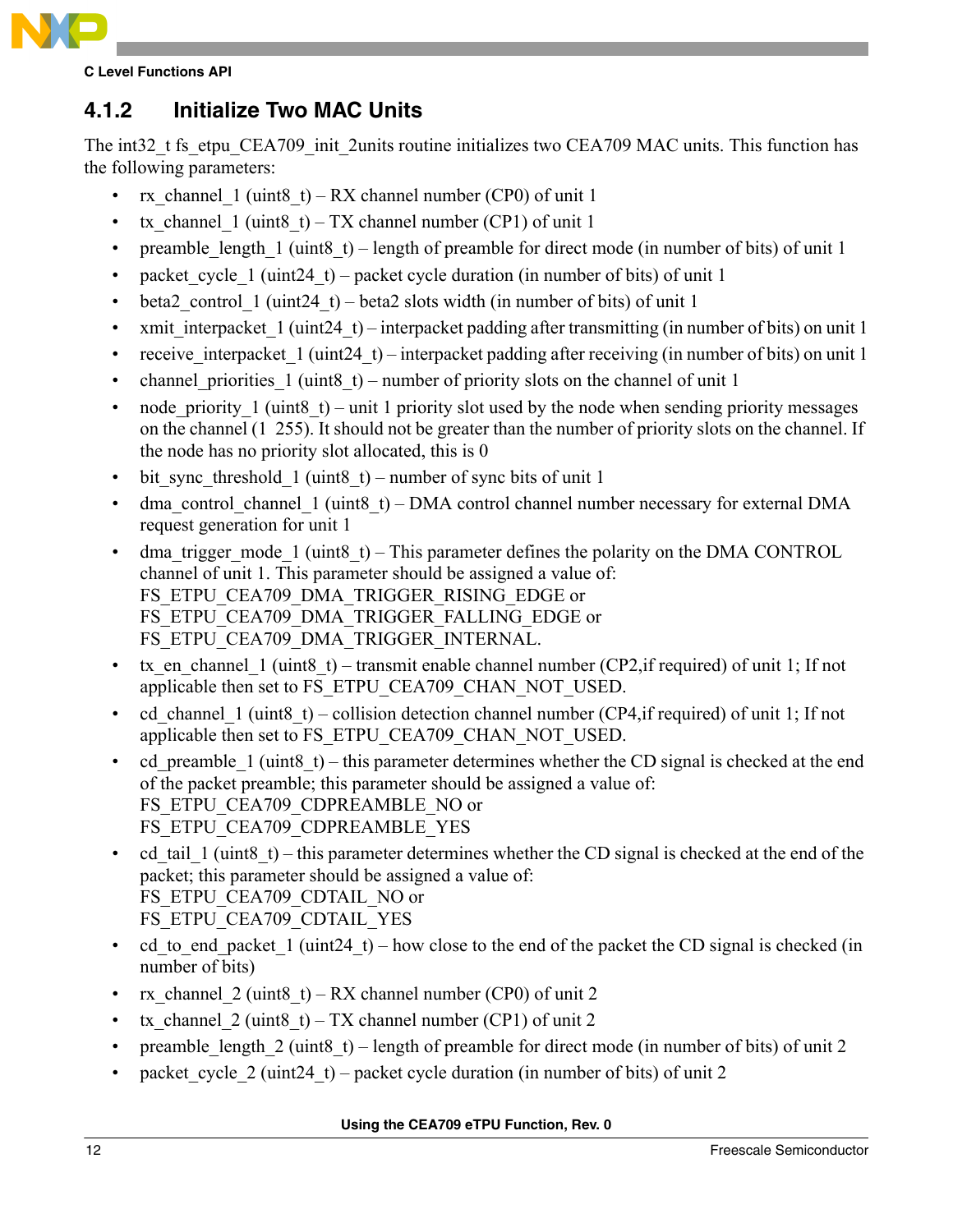

- beta2\_control\_2 (uint24\_t) beta2 slots width (in number of bits) of unit 2
- xmit interpacket  $2$  (uint24 t) interpacket padding after transmitting (in number of bits) on unit 2
- receive interpacket  $2$  (uint24 t) interpacket padding after receiving (in number of bits) on unit 2
- channel priorities  $2$  (uint8 t) number of priority slots on the channel of unit 2
- node priority 2 (uint8 t) unit 2 priority slot used by the node when sending priority messages on the channel (1 255). It should not be greater than the number of priority slots on the channel. If the node has no priority slot allocated, this is 0.
- bit sync threshold 2 (uint8 t) number of sync bits of unit 2
- dma\_control\_channel\_2 (uint8\_t) DMA control channel number necessary for external DMA request generation for unit 2
- dma trigger mode 2 (uint8 t) This parameter defines the polarity on the DMA CONTROL channel of unit 2. This parameter should be assigned a value of: FS\_ETPU\_CEA709\_DMA\_TRIGGER\_RISING\_EDGE or FS\_ETPU\_CEA709\_DMA\_TRIGGER\_FALLING\_EDGE or FS\_ETPU\_CEA709\_DMA\_TRIGGER\_INTERNAL.
- tx en channel 2 (uint8 t) transmit enable channel number (CP2, if required) of unit 2; If not applicable, set to FS\_ETPU\_CEA709\_CHAN\_NOT\_USED.
- cd channel 2 (uint8 t) collision detection channel number (CP4, if required) of unit 2; If not applicable, set to FS\_ETPU\_CEA709\_CHAN\_NOT\_USED.
- cd preamble  $2$  (uint8 t) this parameter determines whether the CD signal is checked at the end of the packet preamble; this parameter should be assigned a value of: FS\_ETPU\_CEA709\_CDPREAMBLE\_NO or FS ETPU CEA709 CDPREAMBLE YES
- cd tail  $2$  (uint8 t) this parameter determines whether the CD signal is checked at the end of the packet; this parameter should be assigned a value of: FS\_ETPU\_CEA709\_CDTAIL\_NO or FS ETPU CEA709 CDTAIL YES
- ed to end packet  $2$  (uint24 t) how close to the end of the packet the cd signal is checked (in number of bits)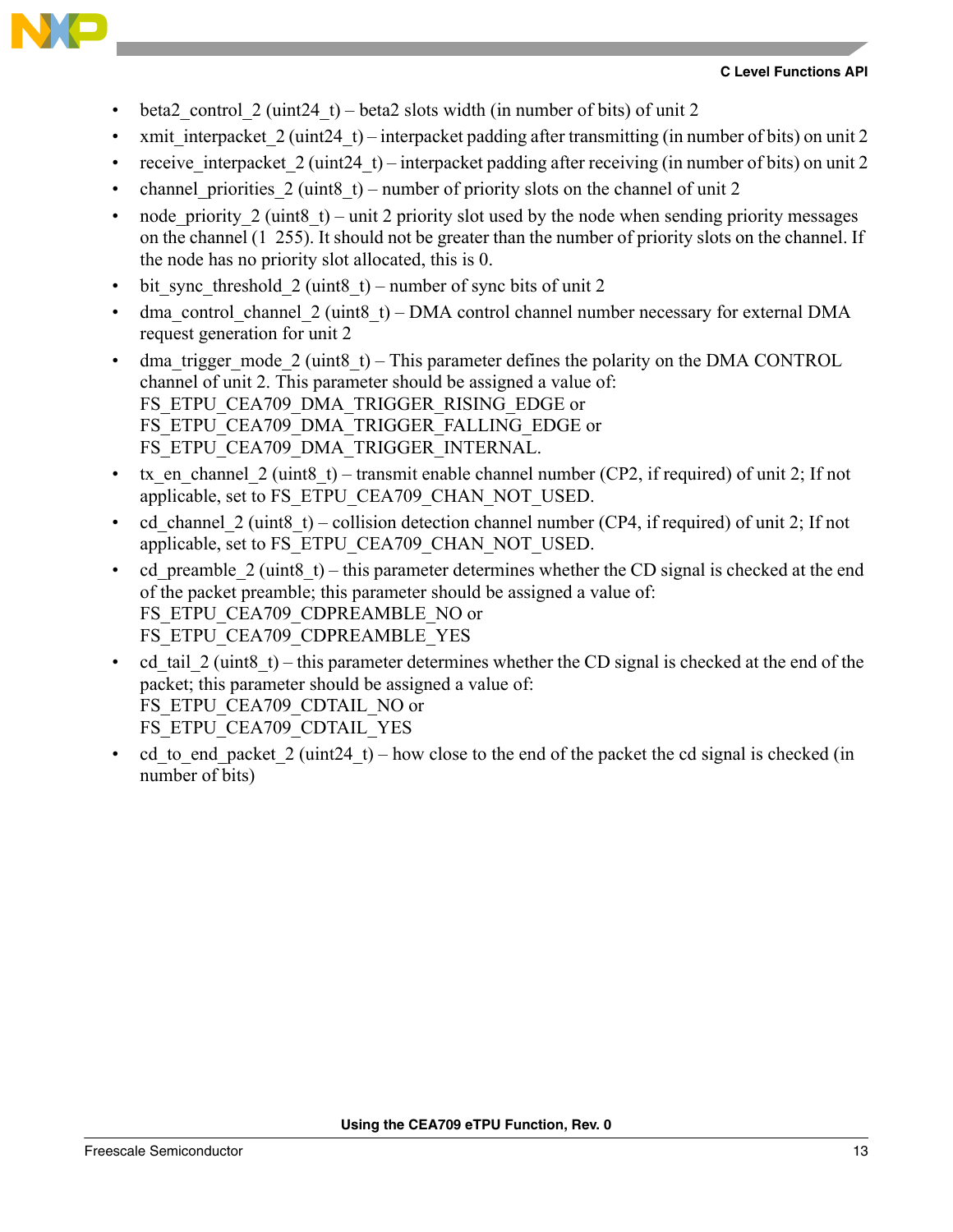

### <span id="page-13-0"></span>**4.2 Change Operation Functions**

The uint32 t fs etpu CEA709 enable function enables the CEA709 eTPU channels. This function has the following parameters:

- rx\_channel (uint8\_t) RX channel number (CP0)
- tx\_channel (uint8\_t) TX channel number (CP1)
- dma\_control\_channel (uint8\_t) DMA control channel number necessary for external DMA request generation
- tx en channel (uint8 t) transmit enable channel number (CP2, if required)
- $\text{cd}$  channel (uint8 t) collision detection channel number (CP4, if required)

The uint32 t fs etpu CEA709 disable function disables the CEA709 eTPU channels. This function has the following parameters:

- rx\_channel (uint8\_t) RX channel number (CP0)
- tx channel (uint8 t) TX channel number (CP1)
- dma\_control\_channel (uint8\_t) DMA control channel number necessary for external DMA request generation
- tx\_en\_channel (uint8\_t) transmit enable channel number (CP2, if required)
- $\text{cd}$  channel (uint8 t) collision detection channel number (CP4, if required)

The CPU requests transmission of the next packet by calling the int32 t

fs\_etpu\_CEA709\_transmit\_packet. Each time the CPU has new data to transmit, it writes the data to the applicable TX buffer, sets the applicable status flags, and calls this function. This function has the following parameter:

rx\_channel (uint8\_t) – RX channel number (CP0)

The uint32 t fs etpu CEA709 set status flag function sets the appropriate status flag. This function has the following parameters:

- rx\_channel (uint8\_t) RX channel number (CP0)
- mask (uint 32 $t$ ) determines which status flag should be set. This parameter should be assigned a value of:

| FS ETPU CEA709 STATUS RX FRAME END               | 0x000001 // End of frame equals line code       |
|--------------------------------------------------|-------------------------------------------------|
|                                                  | violation                                       |
| FS ETPU CEA709 STATUS RX ERROR                   | 0x000002 // Error occurred when receiving       |
| FS ETPU CEA709 STATUS TX PRI BUFFER FULL         | 0x000004 // TX priority buffer contains new     |
|                                                  | data to be transmitted                          |
| FS ETPU CEA709 STATUS TX NONPRI BUFFER FULL      | 0x000008 // TX non-priority buffer contains new |
|                                                  | data to be transmitted                          |
| FS ETPU CEA709 STATUS TX TRANSMISSION BEGINNING  | 0x000010 // Transmission begins                 |
| FS ETPU CEA709 STATUS TX TRANSMISSION SUCCESSFUL | 0x000020 // Data transmitted successfully       |
| FS ETPU CEA709 STATUS TX ERROR                   | 0x000040 // Error occurred when transmitting    |
| FS ETPU CEA709 STATUS BACKLOG OVERFLOW           | 0x000080 // Backlog overflow                    |
| FS ETPU CEA709 STATUS COLLISION DETECTED         | 0x000100 // Collision detected during the       |
|                                                  | preamble or at the end of the packet            |

**Using the CEA709 eTPU Function, Rev. 0**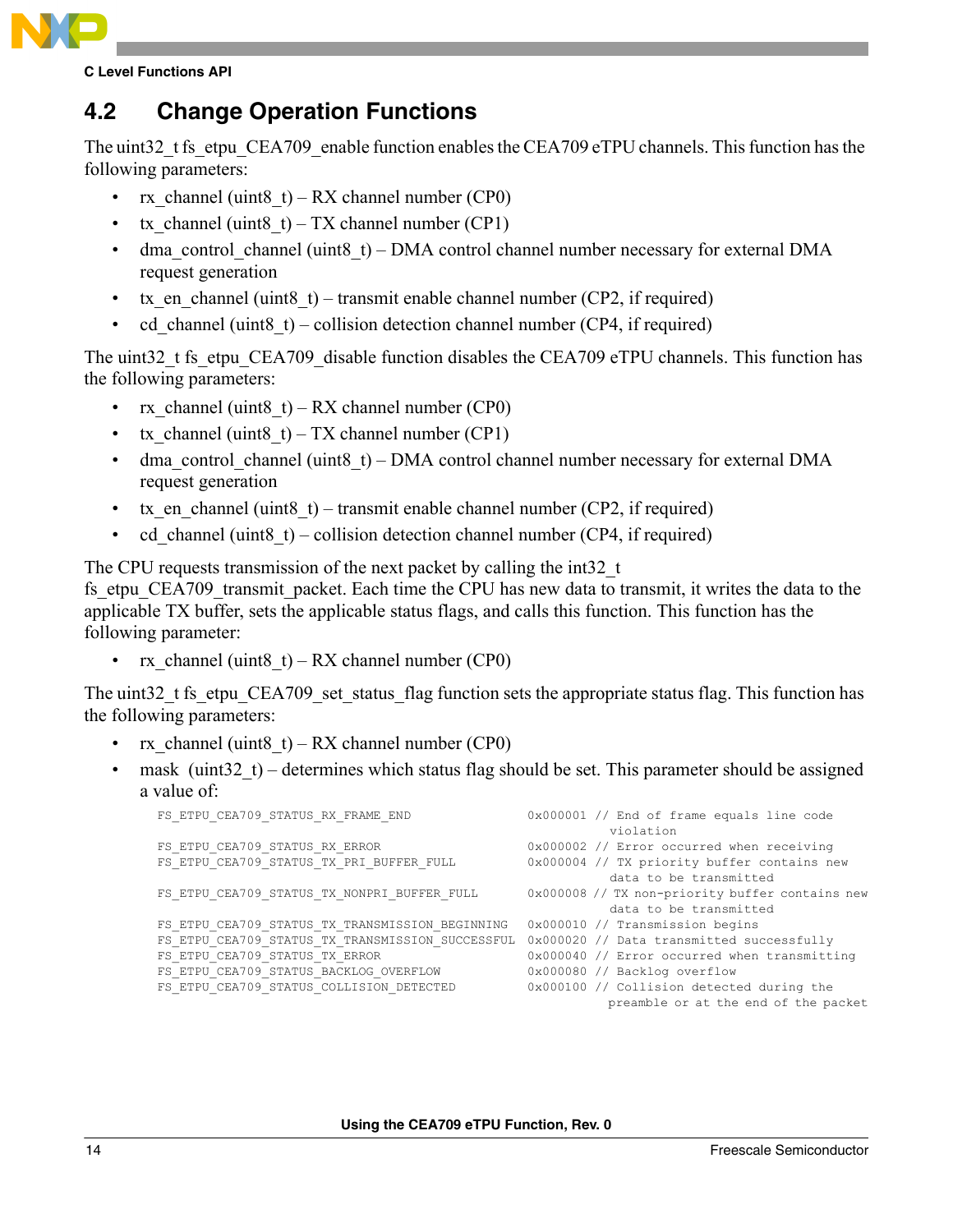



The uint32 t fs etpu CEA709 clear status flag function enables the clearing of the appropriate status flag. This function has the following parameters:

- rx\_channel (uint8\_t) RX channel number (CP0)
- mask (uint 32 $t$ ) determines which status flag should be cleared. This parameter should be assigned a value of:

| FS ETPU CEA709 STATUS RX FRAME END               | 0x000001 // End of frame equals line code<br>violation |
|--------------------------------------------------|--------------------------------------------------------|
| FS ETPU CEA709 STATUS RX ERROR                   | 0x000002 // Error occurred when receiving              |
| FS ETPU CEA709 STATUS TX PRI BUFFER FULL         | 0x000004 // TX priority buffer contains new            |
|                                                  | data to be transmitted                                 |
| FS ETPU CEA709 STATUS TX NONPRI BUFFER FULL      | 0x000008 // TX non-priority buffer contains new        |
|                                                  | data to be transmitted                                 |
| FS ETPU CEA709 STATUS TX TRANSMISSION BEGINNING  | 0x000010 // Transmission begins                        |
| FS ETPU CEA709 STATUS TX TRANSMISSION SUCCESSFUL | 0x000020 // Data transmitted successfully              |
| FS ETPU CEA709 STATUS TX ERROR                   | 0x000040 // Error occurred when transmitting           |
| FS ETPU CEA709 STATUS BACKLOG OVERFLOW           | $0x000080$ //<br>Backlog overflow                      |
| FS ETPU CEA709 STATUS COLLISION DETECTED         | 0x000100 // Collision detected during the              |
|                                                  | preamble or at the end of the packet                   |
|                                                  |                                                        |

### <span id="page-14-0"></span>**4.3 Value Return Functions**

The uint32 t fs etpu CEA709 get tx pri buffer start function gets the pointer to the beginning of the transmit priority buffer. This function has the following parameter:

rx\_channel (uint8\_t) – RX channel number (CP0)

The pointer to the beginning of the transmit priority buffer is returned as an uint32 t.

The uint32 t fs etpu CEA709 get tx nonpri buffer start function gets the pointer to the beginning of the transmit non-priority buffer. This function has the following parameter:

• rx\_channel (uint8\_t) – RX channel number (CP0)

The pointer to the beginning of the transmit non-priority buffer is returned as an uint32 t.

This uint 32 t fs etpu CEA709 get rx buffer start function gets the pointer to the beginning of the receive buffer. This function has the following parameter:

rx\_channel (uint8\_t) – RX channel number (CP0)

The pointer to the beginning of the receive buffer is returned as an uint32 t.

This uint 24 t fs etpu CEA709 get status flags function gets the actual MAC/Link layer status flags for the callback function. This function has the following parameter:

rx\_channel (uint8\_t) – RX channel number (CP0)

The actual MAC/Link layer status flags are returned as an uint24 t.

This uint 24 t fs etpu CEA709 get last rx packet length function gets the length of the last received packet. This function has the following parameter:

RX\_CHANNEL (UINT8\_T) – RX channel number (CP0)

The length of the last received packet is returned as an uint 24 t.

**Using the CEA709 eTPU Function, Rev. 0**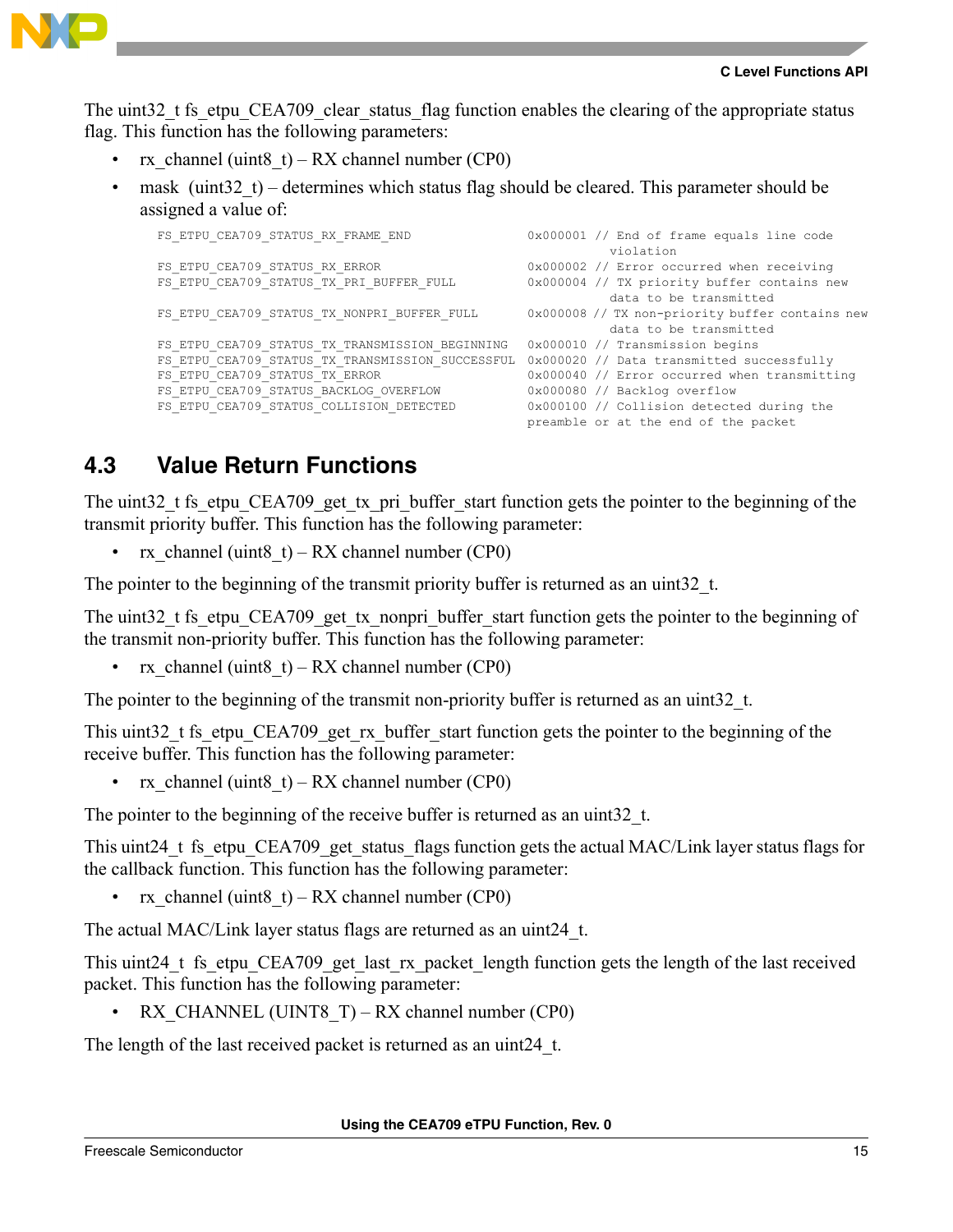#### **Use of Function Example**

This uint 24 t fs\_etpu\_CEA709\_get\_last\_rx\_packet\_time\_stamp\_high 24 function gets the upper 24 bits of the last received packet timestamp. This function has the following parameter:

• rx channel (uint8 t) – RX channel number (CP0)

The length of the last received packet is returned as an uint 24 t.

This uint 24 t fs\_etpu\_CEA709\_get\_last\_rx\_packet\_time\_stamp\_low24 function gets the lower 24 bits of the last received packet timestamp. This function has the following parameter:

• rx\_channel (uint8\_t) – RX channel number (CP0)

The length of the last received packet is returned as an uint24 t.

This uint8 t fs\_etpu\_CEA709\_get\_last\_rx\_packet\_datagram\_info function gets the additional datagram info of the last received packet. This function has the following parameter:

rx\_channel (uint8\_t) – RX channel number (CP0)

The length of the last received packet is returned as an uint8 t.

This uint 24 t fs etpu CEA709 get timestamp counter value high 24 function gets the upper 24 bits of the timestamp counter value. This function has the following parameter:

• rx\_channel (uint8\_t) – RX channel number (CP0)

The length of the last received packet is returned as an uint 24 t.

This uint 24 t fs etpu CEA709 get timestamp counter value low 24 function gets the lower 24 bits of the timestamp counter value. This function has the following parameter:

rx\_channel (uint8\_t) – RX channel number (CP0)

The length of the last received packet is returned as an uint24 t.

## <span id="page-15-0"></span>**5 Use of Function Example**

### <span id="page-15-1"></span>**5.1 Running One CEA709 Instance**

The following pieces of code serve as examples of using the CEA709 eTPU function API. The CEA709\_DMA\_CONTROL channel is initialized but the DMA triggering is performed internally. When using Echelon FTT-10A free topology twisted pair transceiver, the CEA709\_TXEN and CEA709\_CD channels do not have to be initialized (FTT-10A does not support these functions). The initialization of the CEA709 eTPU function should be as follows:

```
/* initialize one CEA709 function */
err code = fs_etpu_CEA709_init_1unit(
  CEA709 RX CHAN, /* eTPU channel 0 */
  CEA709 TX CHAN, /* eTPU channel 1*/23, /\sqrt{p^2} preamble length \sqrt{k}322, /* packet cycle */13, /* beta2 control */ 70, /* xmit_interpacket */
   72, /* receive_interpacket */
   2, /* channel_priorities */
   2, /* node_priority */
```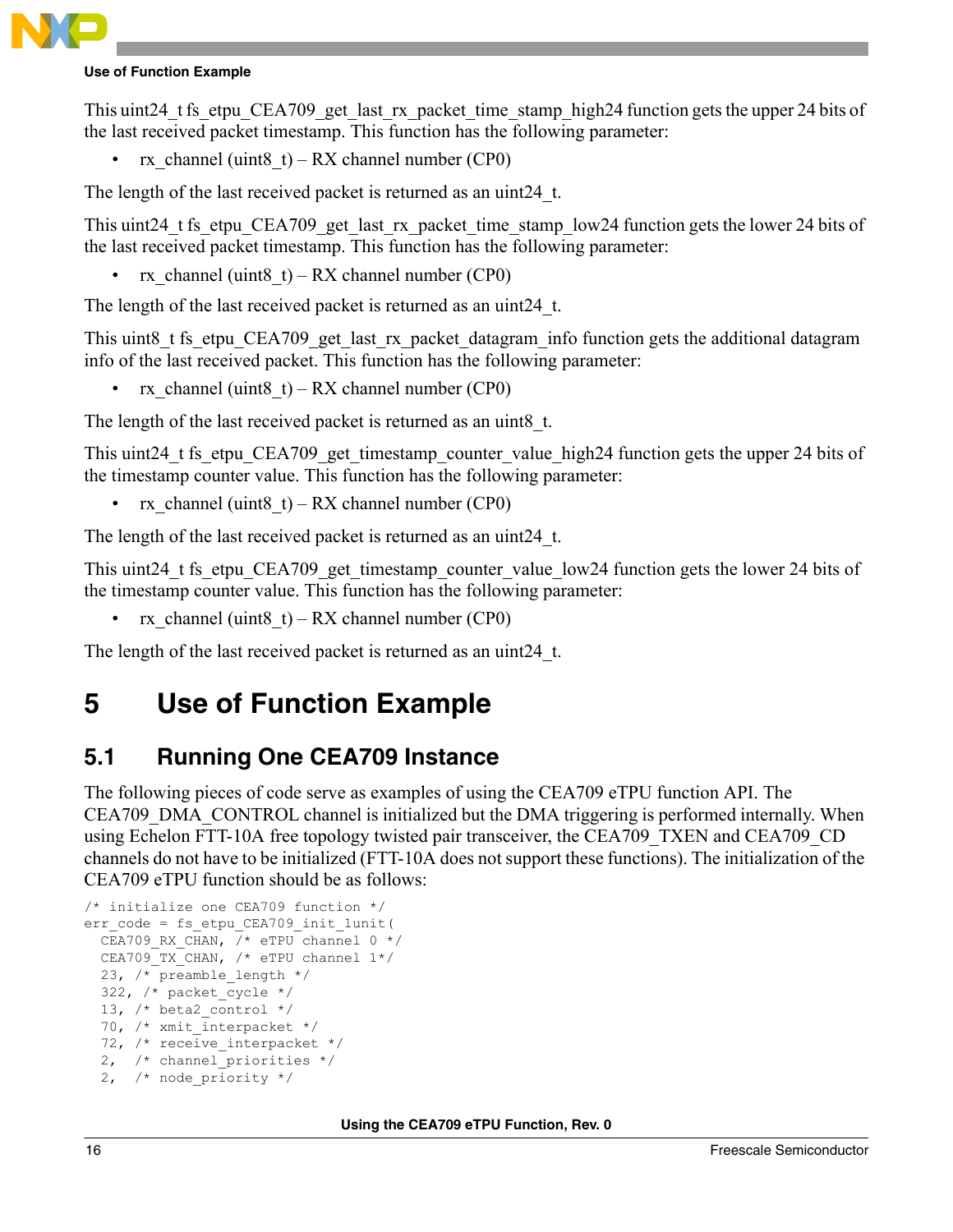

```
4, /* bit sync threshold */CEA709 DMA_CONTROL_CHAN, /* dma_control_channel */
FS ETPU CEA709 DMA TRIGGER INTERNAL, /* dma trigger mode */
FS_ETPU_CEA709_CHAN_NOT_USED, /* tx_en_channel */
FS ETPU CEA709 CHAN NOT USED, /* cd channel */FS_ETPU_CEA709_CDPREAMBLE_NO, /* cd_preamble */
FS ETPU CEA709 CDTAIL NO, /* cd tail */0); /* cd to end packet */
```
It is necessary to enable packet reception/transmission by calling the fs\_etpu\_CEA709\_enable() function after the CEA709 function initialization. When the CEA709 channels have been disabled, use the same function to restart.

```
/* enable CEA709 channels */
fs_etpu_CEA709_enable( CEA709 RX_CHAN,
                       CEA709 TX CHAN,
                        CEA709 DMA CONTROL CHAN,
                        FS_ETPU_CEA709_CHAN_NOT_USED,
                        FS_ETPU_CEA709_CHAN_NOT_USED);
```
To obtain addresses of the eTPU RX and TX buffers, call the following functions. This is essential for further DMA channel configuration settings.

```
/* read addresses of the eTPU RX/TX buffers */
CEA709 rx buffer start addr =
  fs_etpu_CEA709_get_rx_buffer_start(CEA709_RX_CHAN);
CEA709 tx pri buffer start addr =
  fs_etpu_CEA709_get_tx_pri_buffer_start(CEA709_RX_CHAN);
CEA709 tx nonpri buffer start addr =
  fs_etpu_CEA709_get_tx_nonpri_buffer_start(CEA709_RX_CHAN);
```
To transmit a new packet through the eTPU CEA709 function, the following actions have to be done. Fill the CPU priority/non-priority buffer by the MPDU and copy the first 16 bytes from the CPU priority/non-priority buffer to the applicable eTPU TX buffers. Then set the applicable status flags and call the fs\_etpu\_CEA709\_transmit\_packet() function as follows:

```
/* Set flags indicating that the priority and nonpriority TX eTPU buffers are full */
fs etpu CEA709 set status flag( CEA709 RX CHAN,
                                 FS_ETPU_CEA709_STATUS_TX_NONPRI_BUFFER_FULL);
fs_etpu_CEA709_set_status_flag( CEA709_RX_CHAN, 
                                 FS_ETPU_CEA709_STATUS_TX_PRI_BUFFER_FULL);
/* Trigger the next packet transmission */
hsrr = 1;
while(hsrr!=0)
{
  hsrr = fs_etpu_CEA709_transmit_packet(CEA709_RX_CHAN);
}
```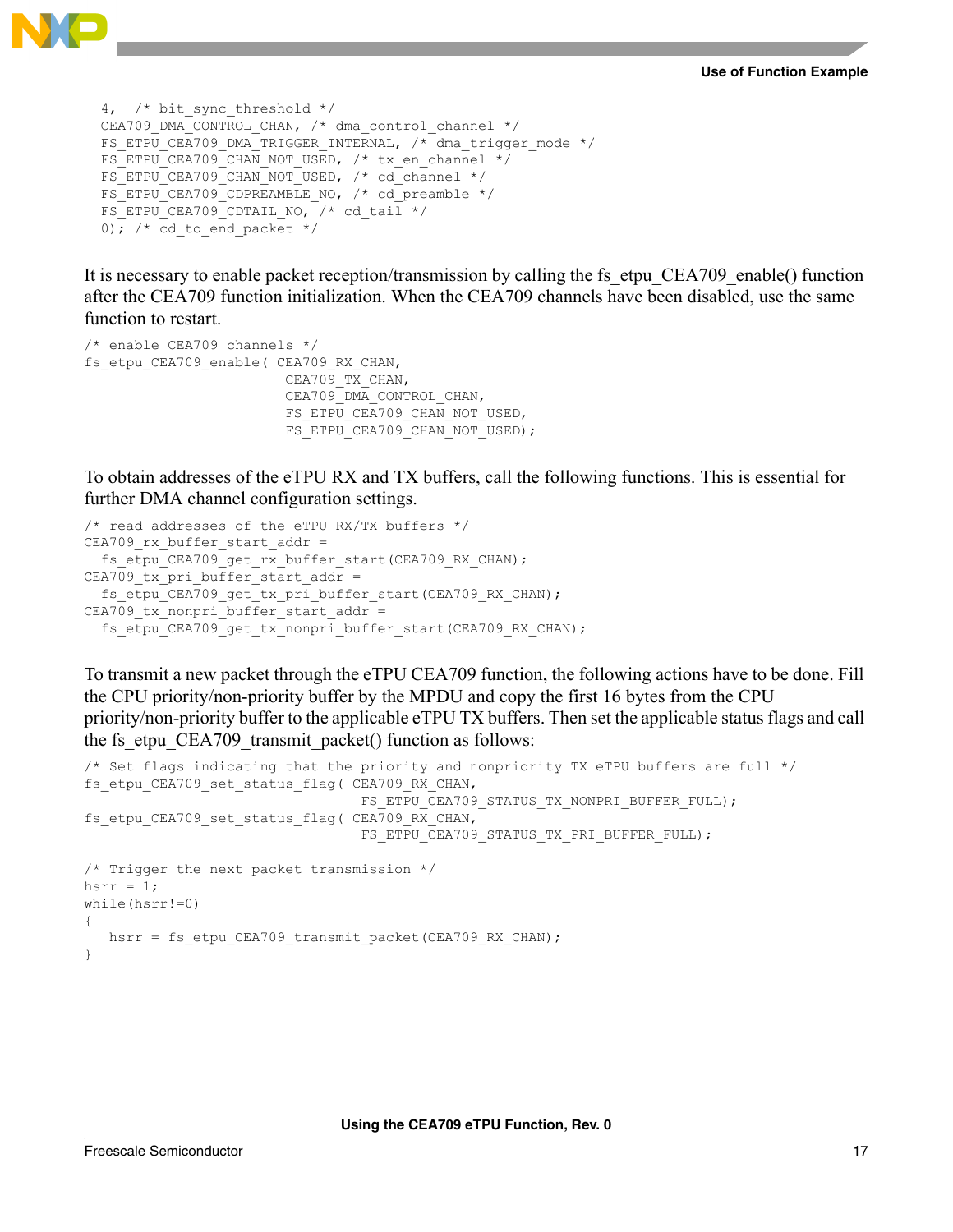

**Use of Function Example**

### <span id="page-17-0"></span>**5.2 Running Two CEA709 Instances**

The following piece of code demonstrates how to configure the eTPU for two CEA709 instances. As the DMA module on MCF523x is not able to recognize which of the eTPU channels asserted the DMA request, it is necessary to trigger the DMA transfer using an external DMA request. The CEA709\_DMA\_CONTROL channel has to be initialized and its output pin has to be connected with the applicable DREQ pin. The initialization of the CEA709 eTPU functions should be as follows:

```
/* initialize the first CEA709 instance */
err_code = fs_etpu_CEA709_init_2units(
  CEA7091 RX CHAN, /* eTPU channel 0 */
  CEA7091 TX CHAN, /* eTPU channel 1 */
  23, /* preamble_length */
  322, /* packet cycle */13, /* beta2 control */ 70, /* xmit_interpacket */
  72, /* receive interpacket */2, \frac{1}{2} channel priorities */
  2, /* node priority */4, /* bit sync threshold */CEA7091 DMA CONTROL CHAN, /* dma control channel (2) */
  FS ETPU CEA709 DMA TRIGGER FALLING EDGE, /* dma trigger mode */CEA7091 TXEN CHAN, /* tx en channel (3) */
  CEA7091 CD CHAN, /* cd channel (4) */
   FS_ETPU_CEA709_CDPREAMBLE_YES, /* cd_preamble */
  FS ETPU CEA709 CDTAIL YES, /* cd tail */10, /* cd to end packet */CEA7092 RX CHAN, /* eTPU channel 5 */CEA7092 TX CHAN, /* eTPU channel 6 */23, /* preamble length */ 322, /* packet_cycle */
  13, /* beta2 control */ 70, /* xmit_interpacket */
  72, /* receive interpacket */
   2, /* channel_priorities */
  2, /* node priority */4, /* bit sync threshold */CEA7092 DMA CONTROL CHAN, /* dma control channel (7) */
  FS_ETPU_CEA709_DMA_TRIGGER_FALLING_EDGE, /* dma_trigger_mode */
  CEA7092 TXEN CHAN, /* tx en channel (8) */
  CEA7092 CD CHAN, /* cd channel (9) */FS ETPU CEA709 CDPREAMBLE YES, /* cd preamble */FS ETPU CEA709 CDTAIL YES, /* cd tail */10); /* cd to end packet */
```
Determine which CEA709 instance the called API function refers to each time the API functions are used. This is done by assigning to the rx\_channel parameter of the API functions the applicable CEA709 instance RX channel number.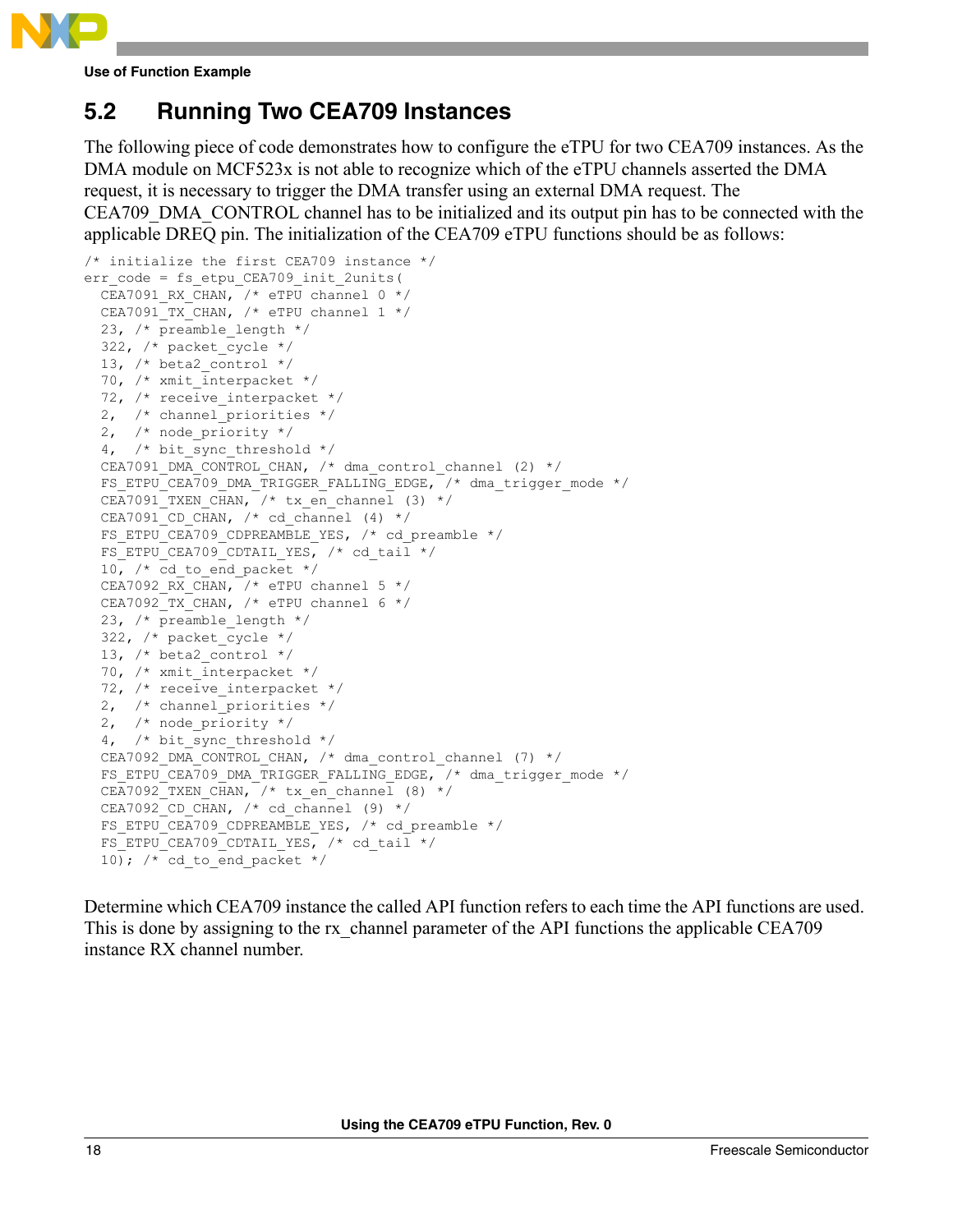

THIS PAGE IS INTENTIONALLY BLANK